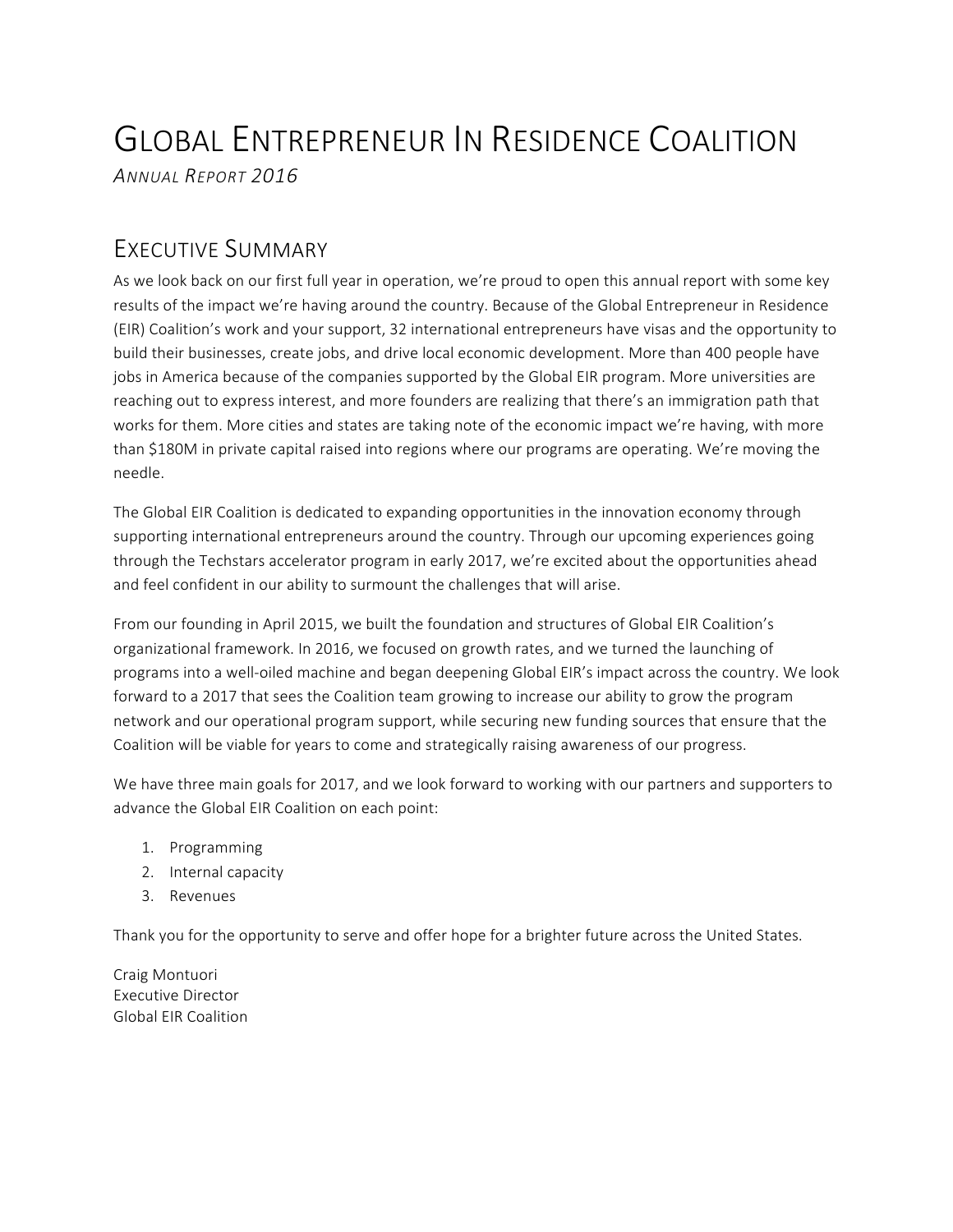# MISSION

The Global EIR Coalition was charged by our founders with a two-fold mission:

- 1. Support international entrepreneurs overcome their unique difficulties in building their startups
- 2. Use our successes distributed across the United States to advance federal immigration reform

We tested and settled on a framework in 2016 that advances both missions: "The Global EIR Coalition expands economic opportunities through enabling international entrepreneurs, universities, and cities to promote job creation, grow local economies, and build new businesses throughout the United States."

The broadest purpose of the Coalition is to give hope. We give hope to immigrant founders in providing access to visas. These visas let them build their businesses, minimize investors' concerns over visa risk, and provide more predictability and stability to support professional partnerships. We give hope when founders' visa experiences are fast, predictable, and repeatable in contrast with a broken immigration system status quo—though 94 visa categories exist, not one directly serves entrepreneurs and early stage companies. We give hope to investors that when they invest in an immigrant-founded company, the skill and tenacity of the founder will count for more than the whims of a visa review system that knows nothing of entrepreneurship. We give hope to universities that they can spark new economic growth and professional opportunities by serving their communities as innovation hubs.

More importantly, city and state leaders tell us we offer the hope of providing reasons for their best and brightest to stay where they grew up and attract a new generation of rising business leaders looking to make their mark. The civic and political leaders in these regions love the communities they've built and want to leave a better place for those who look up to them. We know that Global EIR can be a tool that offers the hope of a better future.

Our core goal remains the same—we want founders to succeed or fail based on their merits, and we believe that immigration should never be the cause of a startup failure, nor why an investor passes on a startup with a great product, market, and traction. America and the world both benefit when the United States has a rich and vibrant entrepreneurial community where the best and brightest from around the world come to build the future. Here we have the capital markets, the talent, and most importantly the culture that celebrates risk taking. Entrepreneurial success has no cap; the more visionaries and builders we can attract and retain, the more we all succeed. That's a future worth working toward.

Based on our experience in the Beltway, advancing any sort of improvements to the immigration system will require solid proof that an entrepreneurial nation is rising outside of Silicon Valley and NYC and that the existing system creates a crisis both for founders and the communities which will benefit from attracting and retaining great international entrepreneurs. The Global EIR Coalition can advance both of these arguments with our success, distributed across the United States.

For 2017, we will expand our offerings to community colleges and make it easier than ever for founders, investors, universities, and cities & states to get involved, while demonstrating the economic value of remaining the world leader for entrepreneurship.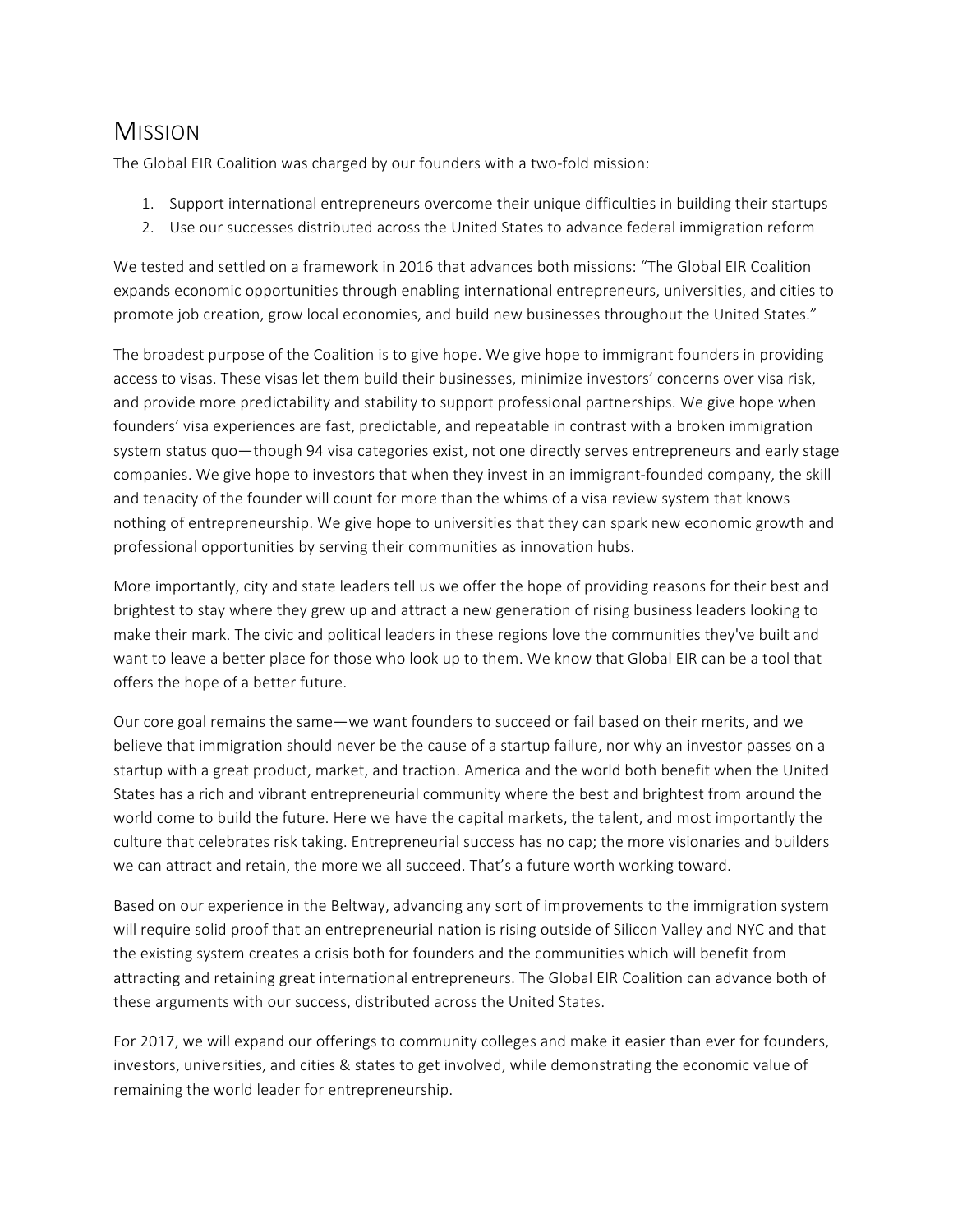# HISTORY AND 2015 RETROSPECTIVE

Kunal Bahl graduated from the University of Pennsylvania's Wharton School in 2007, and as an entrepreneurial-minded graduate, he sought to launch a company. Unfortunately for international students like Kunal, the United States immigration system offers no easy options for entrepreneurs, as he discovered when his H-1B visa application as a startup founder was rejected. Rather than seeking a traditional employment role and waiting a decade or more for a green card that would finally give him the freedom to build a company, Kunal returned home to India, where he built his entrepreneurial vision, Snapdeal, into a \$6.5B juggernaut that employs thousands and is an international competitor to the USbased Amazon. As the first US-based VC investment was not until their Series B, we can further estimate at least \$1B in venture-backed private returns and related taxes were also lost to the United States.

By 2009, Kunal's story was increasingly common and spurred the investor community to make a political push for a founder, or startup, visa. Unfortunately, despite significant support across the political spectrum resulting in multiple bills being introduced over the next six years, startup visa legislation never made meaningful progress through the political process, leaving us at roughly the status quo of 2009.

In 2014, with the failure of comprehensive immigration reform legislation in Congress, leaders like Jeff Bussgang looked to state and local efforts to make progress in place of federal action. Jeff, along with immigration attorney Jeff Goldman and the executive director of the UMass Boston Venture Development Center, Bill Brah, developed the Global EIR model, secured state funding around economic development, and were rewarded with the first two visa approvals for founders in January 2015.

From that seed, the first expansion of the Global EIR program took place at CU Boulder in March 2015. The success of that launch led Jeff Bussgang and Brad Feld to join forces, launching the Global EIR Coalition to serve as a platform to support of individual Global EIR university programs, advance the startup visa advocacy mission, and collect and distribute best practices to partners, all built around a nonprofit structure. Over time, other states and cities joined the Coalition network, today totaling fifteen institutional partners across six states.

Over the course of 2015, the Coalition staff focused on laying the groundwork for future growth, incorporating and securing nonprofit status, while also reaching out to universities and working out a generalizable onboarding model for launching new programs. During this first year, we resolved critical questions over the viability of the program and its ability to scale without attracting undue political attention, and we began constructing a national network of entrepreneurial community supporters around the startup visa issue.

During 2016, the Coalition focused on launching new university Global EIR programs, beginning with our support for the IN2NYC launch in February and continuing through launching programs in Anchorage, St. Louis and San Jose throughout the year. We also took the first steps towards building an international community of supporters to identify great entrepreneurs from around the world who are interested in building their businesses in the United States with trips to and meetings in Israel, England, and Germany. Our annual goal was set and met around finalizing a regular process to support new programs launches.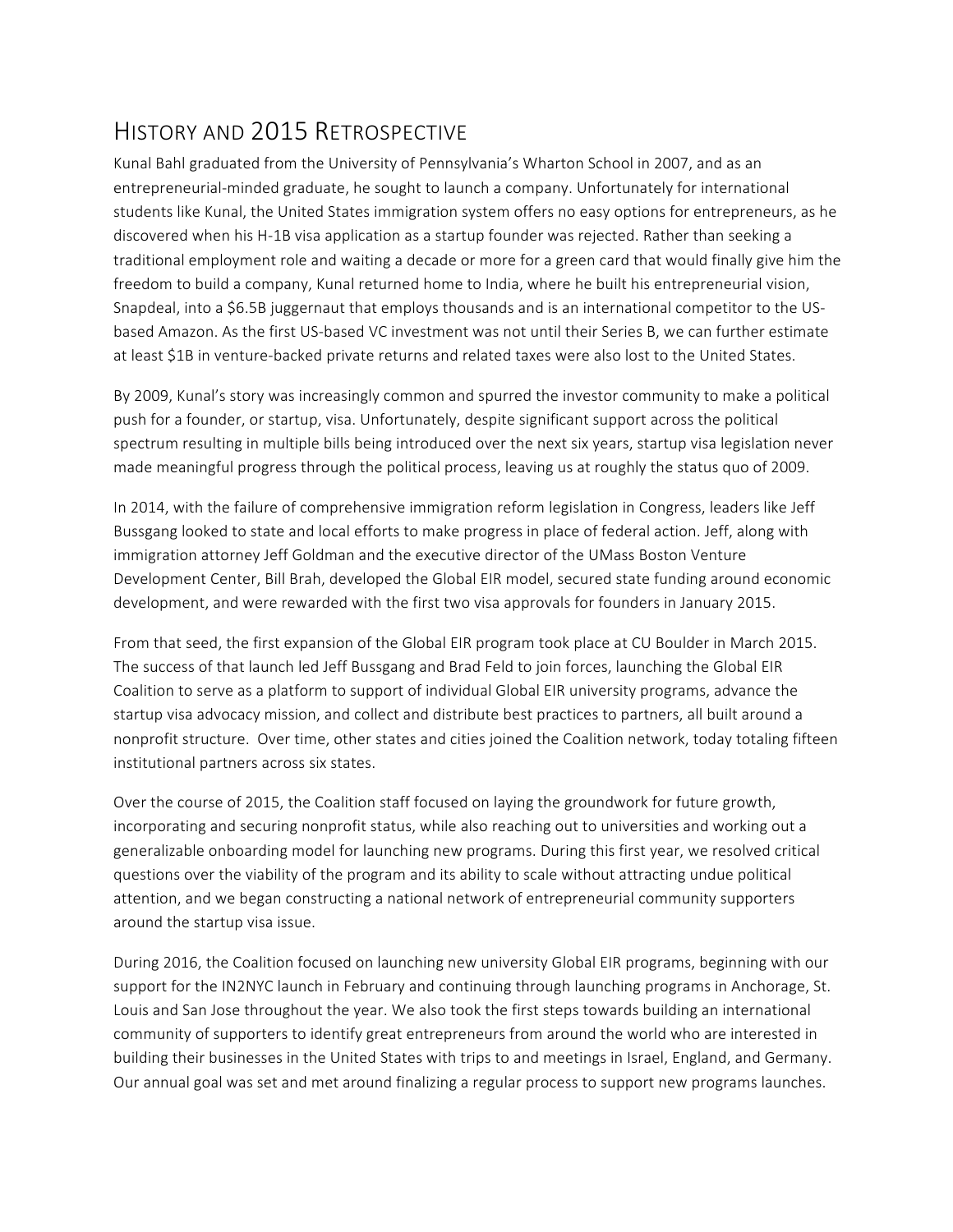# AIMS AND GOALS

Our goals are straightforward—ensure that anyone with an entrepreneurial American Dream is able to pursue it subject to the vetting and validation already provided by the existing startup community. As promising startups emerge through the community vetting, colleges and universities serve as the gobetween. These academic institutions benefit through the mentoring and professional opportunities provided by Global EIR-backed startups and through stronger ties with their local startup and investor communities, while the needed visas are made available to international entrepreneurs through the university visa cap-exemption. With the visas in hand, the founders are free to build their businesses subject to the same need to find product-market fit and user traction that American-born entrepreneurs must seek, to attract private investment without worrying about visa risk, and to deliver their services and make a living without worrying about the impact of their immigration status on their business' viability. In short, we aim to make the international entrepreneurial journey as similar as possible to that experienced by American-born entrepreneurs.

We envision a national network where every accredited college and university is running a Global EIR program, often in conjunction with coding academies and other emerging academic models in line with a more dynamic, entrepreneurial economy. The Kauffman Foundation estimates that at scale, a successful startup visa program will create between 500,000 and 1,300,000 jobs and unlock between \$70,000,000,000 and \$240,000,000,000 in economic growth over a decade. These findings are matched by other policy researchers, such as Stuart Anderson of the National Foundation for American Policy and the Small Business Administration, and indicate a significant economic opportunity for the country that is most welcoming to the world's entrepreneurs.

We want the world's entrepreneurs continue to see the United States as the best place to build businesses and are easily able to stay here when the spark of entrepreneurial inspiration hits them. In turn, these founders build companies around the country to offer hope and professional fulfillment in the innovation economy to millions of Americans. The rise of regional startup hubs around the country and world indicate that the technology-based economy is increasingly flatter than ever and offers new opportunities for our state colleges to plug right into the innovation economy with their surrounding cities and states.

Finally, through the mentoring networks we set up, we aim to be a conduit in which the next generation of entrepreneurs and tech leaders take their first steps into the innovation economy, well-supported by mentors and advisors. This generation will be drawn from a broader base of the population than today's tech community is comprised of, and it will represent the sort of socioeconomic mobility that has proven out of reach for far too many communities in today's world.

# **OUR TARGET COMMUNITIES**

First and foremost, we exist to support international entrepreneurs. These people want to build the future through great companies and teams, and they find that immigration is an unexpected and unwanted barrier denying them the opportunity to take their shot. Entrepreneurs' passion is inspiring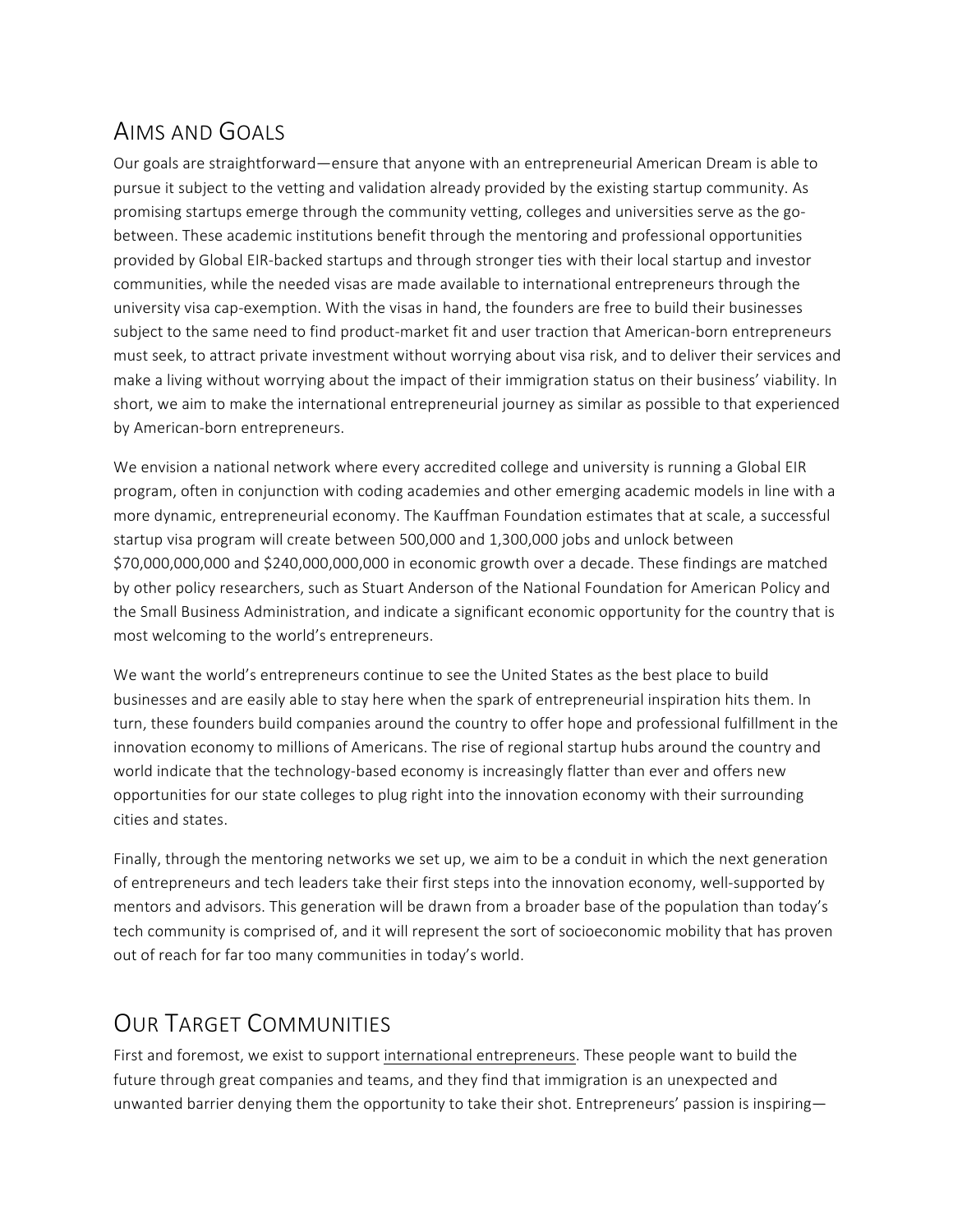true regardless of their country of birth—and we consider ourselves lucky to be able to support them as they enter the startup ecosystem and eliminate a problem that all too often ends great startups regardless of their other success. All they want access to a startup visa through a process that is a fast, predictable, and repeatable and not have to worry too much about the details.

At the Global EIR Coalition, we look for the best, most effective way to solve the startup visa problem. Our Key Performance Indicator (KPI) as an organization remains the number of visas we've enabled founders to secure. In turn, this metric is based on the number of universities running the Global EIR program and the number of visas each operational program offers during a year. In 2015, 8 visas were approved through two university programs in two states, while in 2016, 32 visas have been approved to date through 15 university programs in six states.

Beginning in 2017 and playing an increasingly larger role over time, international students currently attending United States universities will fill the pipeline of Global EIR applicants. These individuals are defined by two major points: they are admitted for higher education based in part on their financial ability to pay—unlike the need-blind American applicants—and they are often responsible to their parents for achieving the hopes and dreams of their family. They know too well that pursuing entrepreneurship quickly leads to a dead end under the current immigration system, so they avoid it even during the carefree years of college. However, give them hope, and we expect to see behaviors change and a whole new pool of entrepreneurs emerge in the next few years via Global EIR.

Following from the above, colleges and universities are an integral part of the Global EIR program. Since 2006, they have been exempt from the H-1B cap, and the past 20 years have seen the slow spread of centers for entrepreneurship in academia, reaching ubiquity in the past three to five years. These institutions are positioned to serve as a bridge between the entrepreneurial world and visa-granting governmental agencies. The academic world already seeks to spin off and commercialize intellectual property developed by graduate students, postdocs, and faculty members. However, recent years have also seen the rise of the college hackathon movement, primarily driven by entrepreneurial-minded undergraduates. Finally, the decline of state aid and overall tightening of academic budgets, both public and private, have led to an explosion in demand for international students who subsidize American and especially in-state tuition. As many of these international students pursue STEM degrees and often have entrepreneurial interests, stories like Kunal's are common today and increasingly so.

For the Global EIR program and the Coalition network to be successful, we need to demonstrate a clear value to academic institutions in direct support of their core missions and indirectly to their communities. Over the past year, we've identified this value to encompass the following goals—promote entrepreneurship through academic centers for entrepreneurship, secure professional mentors to better prepare the student community for success in the innovation economy, attract and retain international students as applicants and graduates both, and act as an integral part of regional economic development efforts through serving the region as an innovation hub. It helps further that entrepreneurial success through Global EIR will also seed the ground for the next generation of major donors. Finally, the local startup community often keeps the academic world at arms' length, so the Global EIR Coalition and program can offer a bridge between these two communities through the network of founders giving back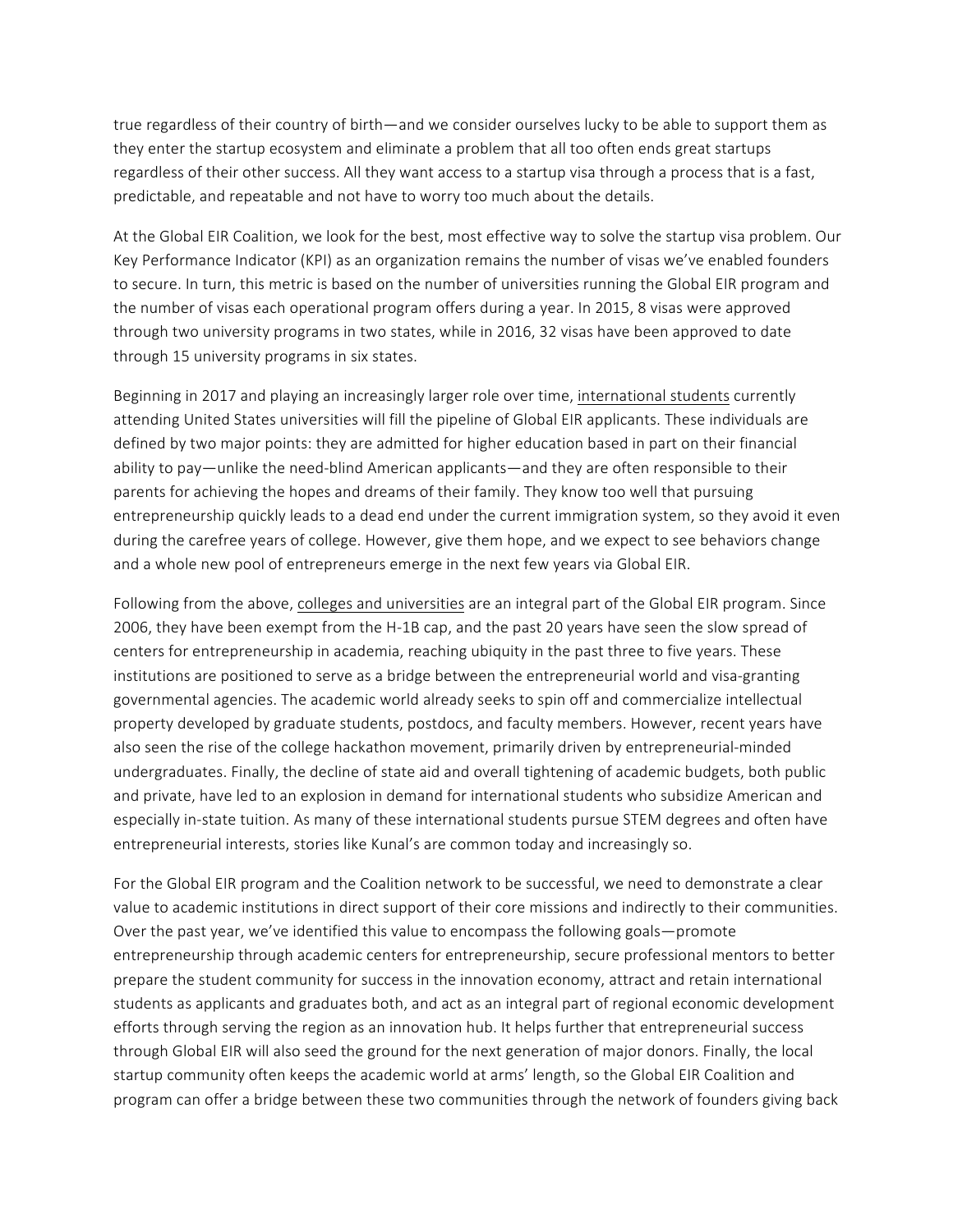to the community and investors and community leaders' role supporting the institutional process of vetting founders applying to the program.

These investors and community leaders want to support the founders they back however they can, and one of the few areas where all their expertise and industry leadership falls short is immigration. The status quo has led experienced investors to price visa risk into their due diligence of international entrepreneurs but otherwise consider it to be founders' problem to solve. The result has been that visa risk is a major reason that many savvy investors pass on making investments in international entrepreneurs. Accelerators and incubators also have immigration difficulties their programs-getting founders in country and Demo Days are both tricky without a visa in hand, the latter even more so without a long-term, startup visa. Communities like Hackers/Founders have long sought a solution to the startup visa problem to support their members beyond attorney referrals, and investors simply want a quick and easy solution that works, much like the founders themselves. That solution is what the Global EIR Coalition delivers, allowing investors and community leaders to focus on fundamentals for the broader benefit of the startup ecosystem. Finally, many of these business leaders also want to provide a civic service in promoting their hometowns' economic potential, and we give them a tool to revitalize and diversify their local economy.

As the Kauffman Foundation points out, most new job creation is driven by startups, and economic development agencies have few tools to promote the early-stage startup community—something the Global EIR Coalition addresses at a fraction of the cost of most other economic development tools. After a generation of attempting to seed tech growth and an innovation economy through office parks and targeted tax breaks, most can acknowledge that these efforts have achieved limited success at best and with a price tag incommensurate with the economic impact. Savvy economic development agencies also are aware of a mismatch between immigrants' skill sets and their role in the economy, which if narrowed can unlock significant economy growth. They also increasingly look towards an economic gardening approach to encourage and support new businesses locally earlier in their life cycle rather than pursuing more mature businesses with tax breaks and subsidies, complementary behavior that we support.

Through encouraging innovation-driven economic development, local governments and elected officials can position their cities and states to secure these future growth opportunities for their communities. Their goals are advanced when they are given tools to spur the sort of job creation that allows their constituents to work towards a more prosperous future for their families. From this perspective, attracting and retaining international students and entrepreneurs to become part of the community and expand professional opportunities is a strong net positive, especially those students that the local region already invested in in through the academic training from the state-funded academic infrastructure.

The key political equation of economic growth for both the political leaders and economic development professionals is simple: jobs created per dollar invested, and our initial estimates are that the Global EIR program offers a 10-100x improvement over their traditional methods. They also have the resources to back Global EIR scaling in a major way, though they generally prefer to get involved at the sustaining and scaling phases rather than the initial seed, which can be done much quicker through the vision and backing of private capital sources.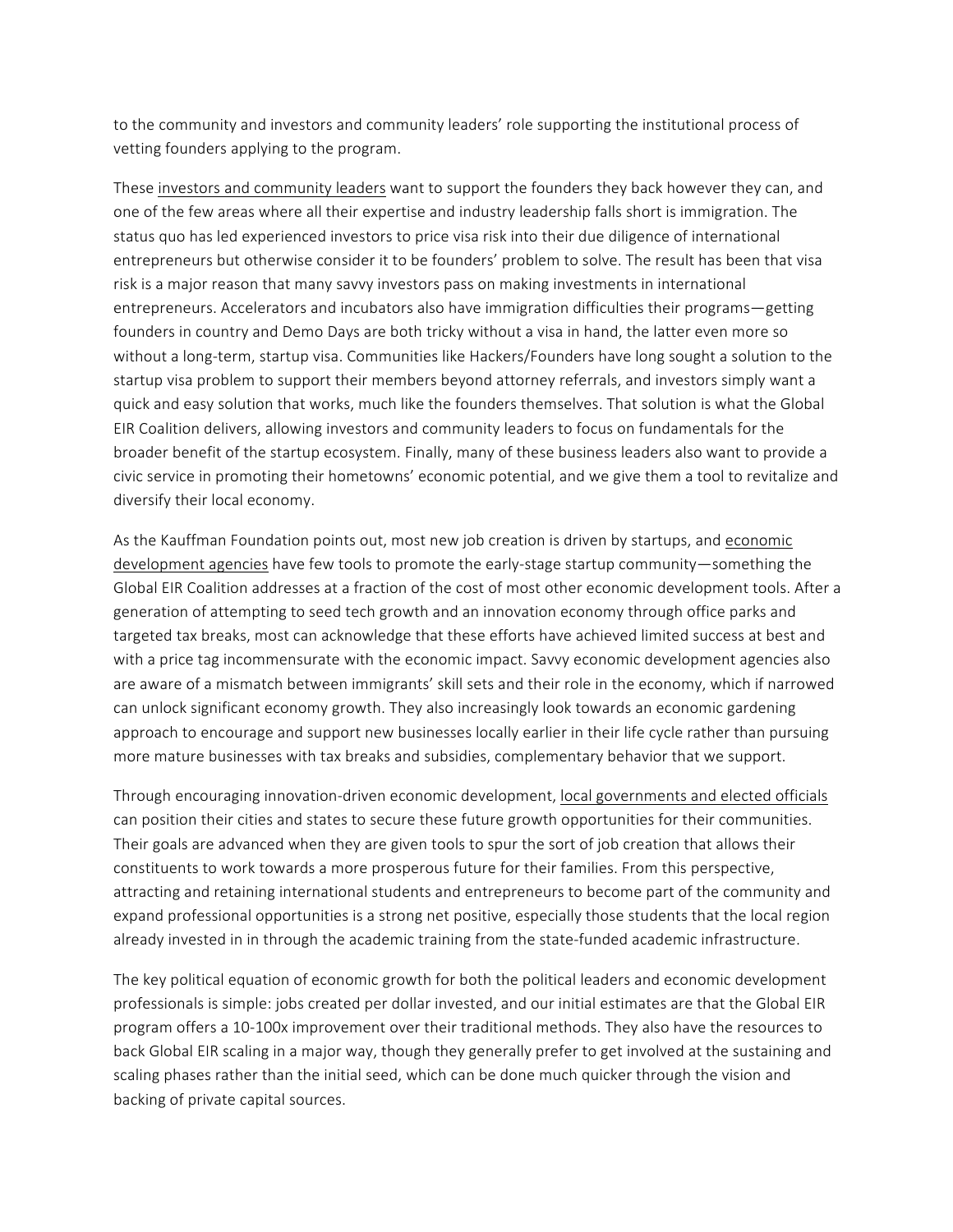Global EIR can also be specifically used to help diverse and struggling populations, with both political and economic implications. Through work with state colleges and universities, Global EIR connects students with mentors and experiences that they would otherwise lack, which in turn helps them achieve professional success in the innovation economy. As we look to 2017, the Coalition plans expansion efforts focused on both community colleges with apprenticeship programs and majority-minority academic institutions, such as Historically Black Colleges and Universities (HBCUs) and Hispanic-Serving Institutions (HSIs). Through supporting economic growth in distressed regions or among minority groups underrepresented in the tech industry and as in promoting socioeconomic mobility through ownership and other equity-supported positions in the innovation economy, we expect to build a solid foundation of political support across party lines and geographic regions within Washington DC.

Finally, separate from the policy aspects of the Global EIR program, we must consider the political ones as well. Both Republicans and Democrats have plenty of reason to see a successful cadre of international entrepreneurs take root across the United States, and the Global EIR Coalition is pleased to get the job done. Global EIR gives policymakers private sector tools to strengthen America's international competitiveness, and entrepreneurs drive job creation. Further, the program creates a linkage where private expertise is integrated into and aligned with the public interest. Everyone has something to cheer when a new Global EIR program launches and brings with it high-paying jobs and a better future built at home.

Our core message of expanding opportunities through our partnerships addresses each of these communities in one way or another, and both the Coalition and the international entrepreneurs we serve act as the glue that brings these disparate groups together for the mutual benefit of all.

# **ACTION PLAN FOR 2017**

The coming year will be pivotal for the Global EIR Coalition in growing to meet the opportunities and challenges ahead. To succeed, we'll need to grow our team for the first time, secure a wider range of funding sources, and begin to develop long-term revenue streams. Here's what we intend to accomplish:

- 1. Launch Global EIR programs with operations in at least 15 states—including five "red" states; up from our current six and two, respectively
- 2. Secure visas for at least 100 founders across all operational programs
- 3. Generate at least 500 applications for these visa opportunities
- 4. Hire five staffers for positions
	- a. Head of development and fundraising
	- b. Marketing director
	- c. Post-launch university and volunteer manager
	- d. Pre-launch sales and onboarding director
	- e. (Virtual) staff assistant
- 5. Bring in at least \$500,000 in a combination of donations, grants, revenues, and other funding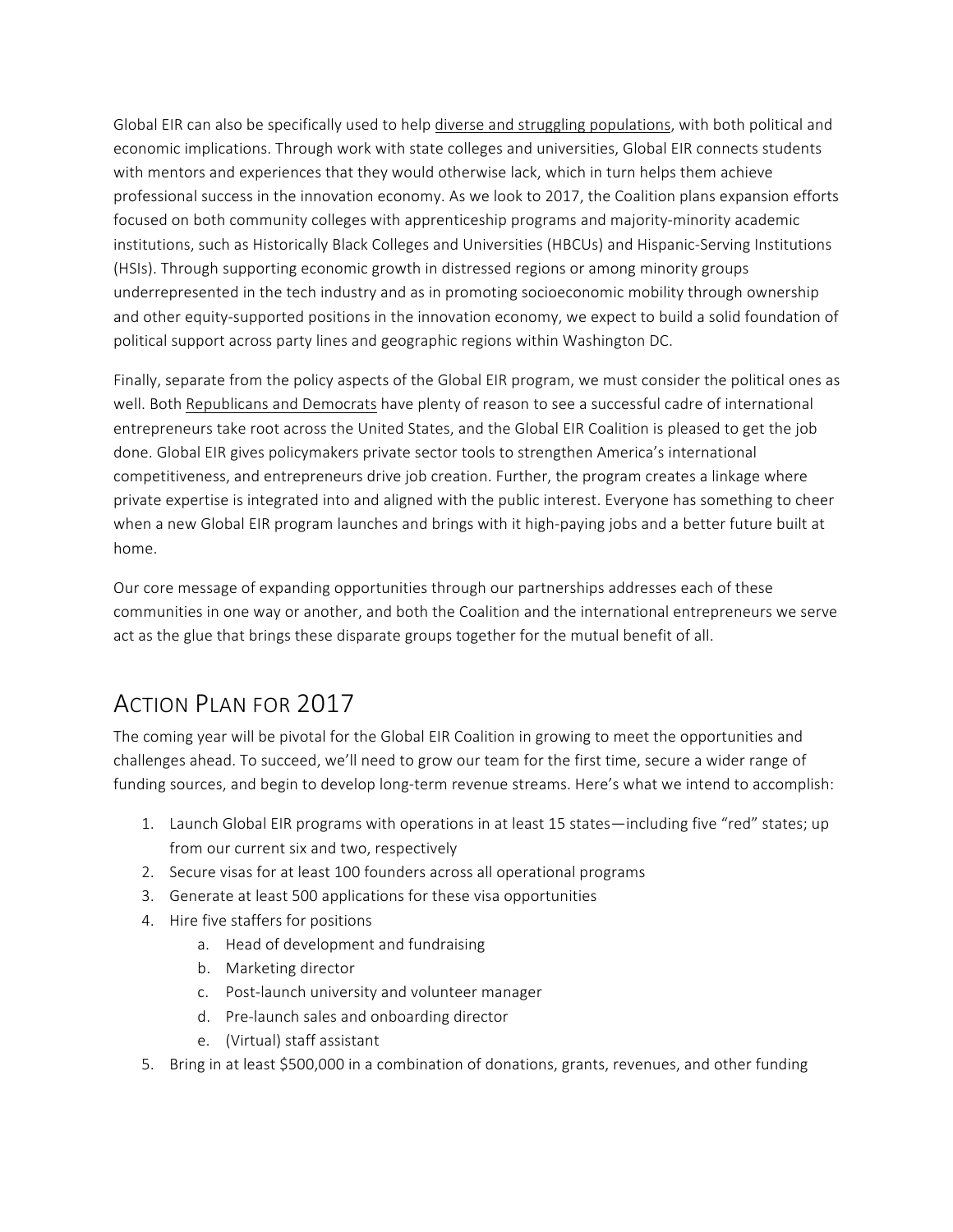- 6. Finalize standard operational program launch package including a joint fundraising agreement, fixed pricing, and post-launch role for the Coalition
- 7. Engage Washington DC through a sophisticated marketing and political strategy to win supporters among elected officials and staff
- 8. Continue to grow our advisory committees and spin off from the executive committee a state advisory board of regional leaders responsible for supporting local Global EIR programs and national staff dedicated to these areas

The first checkpoint of 2017 will be the conclusion of the Techstars program. We anticipate having most of the new team members in place by then, initially through part-time contract staffers and evolving into full-time team members as more resources are secured.

# FINANCIALS

To date, we have received approximately \$230,000 in donations for 2016 and \$75,000 in donations for the portion of 2015 that we were operational, for a grand total of \$305,000. Our expenses for 2016 have been \$145,000. Broken down, we spent \$10,000 a month on salaries for a total of \$120,000 and \$25,000 for travel-related business expenses for 2016. In comparison, our expenses for 2015 came to approximately \$100,000.

In 2015, we accrued approximately \$25,000 in deferred reimbursements on top of an additional \$25,000 in deferred legal expenses from filing our incorporation, applying for our nonprofit status, and other legal work done by our excellent attorneys at Godfrey & Kahn.

For 2017, we estimate an annual budget of \$500,000 to be necessary to achieve success in growing to meet our new challenges and opportunities. Almost all the budget will go towards staff salaries, with the remainder being spent on travel expenses and, for the first time, a marketing budget to support program launches and operational programs reach international entrepreneurial communities.

# FUNDRAISING

In 2016, much like 2015, the Coalition and our operations relied primarily on the support of individual donors. We began developing a stronger fiscal foundation through our first small group fundraiser and crowdfunding small-dollar contributions through Patreon and Facebook. Overall, we demonstrated a 187% year-on-year growth in our contributions—115% through normalizing the nine months of our 2015 operations out to a full year, which indicates a pleasing sustainability as headcount and related staff expenses remained flat and overall expenses grew around 20%.

We continued to improve our efforts to reach new champions and we made solid progress in expanding our network of supporters. We identified two significant personae of potential donors:

- 1. Entrepreneurs and investors with personal experience with the immigration system
- 2. Professionals and investors who are also civic leaders to support local Global EIR programs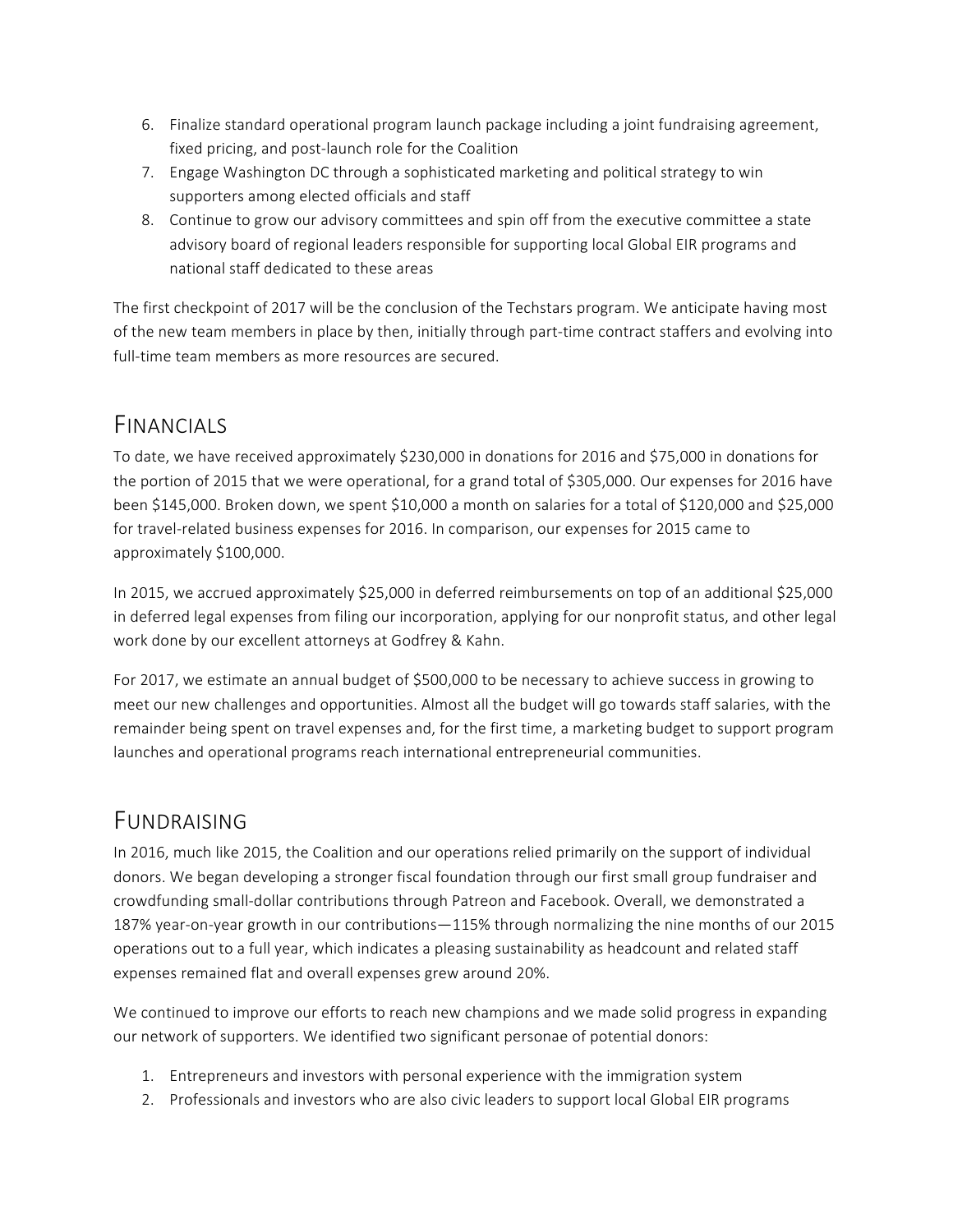We also began small dollar fundraising efforts this year, initially trying Patreon but finding the alreadyextent network effects of Facebook to be more effective at activating our existing community of supporters. It's likely that this channel can be scaled with effective marketing and systemic fundraising efforts.

We'll seek to expand our fundraisers events over the next year, which will require an active finance committee and chair. We will rely on our champions to drive invites and RSVPs to the event and focus on delivering making the event itself a wonderful experience. This model offers a great tool to connect with and expand our supporter network to 'second-degree' contacts, and we plan to make use of it through 2017 while preparing for a national conference of our network sometime in 2018. Growing these "medium-dollar" donors who can expand our network, serve as valued supporters, and can be secured more easily than major donors who receive many requests for support is one of our critical targets to ensure a successful 2017.

In 2017, fundraising is our top priority until we reach the required benchmarks to expand our staff. We plan to work closely with the team at Techstars supporting our work through the first quarter on our direct fundraising, while also working with the managing director for the new social impact Techstars program in Austin and the managing director for the rebooted Techstars program in Kansas City who has significant experience funding startup communities.

Overall, it's clear that we have solid product-market fit between our program, international entrepreneurs, and universities. Our first hire will complement our existing efforts and accelerate our fundraising operations beyond what we've accomplished over the past 18 months.

### PROGRAM OPERATIONS

Over the course of 2016, we answered all outstanding questions about the onboarding process and program operations, and in solving that bottleneck, moved on to one where our onboarding bandwidth limits our growth—that is, once the necessary finances to make needed hires are secured, we can accelerate the onboarding rate quite rapidly with a resultant increase in the number of visas made available to founders.

We have a lot to be proud of based on our programmatic progress in 2016. We've grown the number of successful visa applications from two at the start of 2015, to ten by the end of the year to our current number of 32, with another 20 visas in the 2016 pipeline from Babson, and UMass. We estimate the total capacity of the program at the current scale for 2017 to be around 150. We're also proud to report that we've maintained a 100% visa application approval rate following review by the United States Citizenship and Immigration Services (USCIS) department.

The founders who secured the 32 approved visas represent 28 distinct companies, ranging from recently founded to growth stage. In total, these companies have raised private capital totaling over \$180,000,000 and created over 400 jobs. Excluding the more mature companies, 20 of these companies were newly formed and have raised private capital totaling over \$10,000,000 and created over 60 jobs.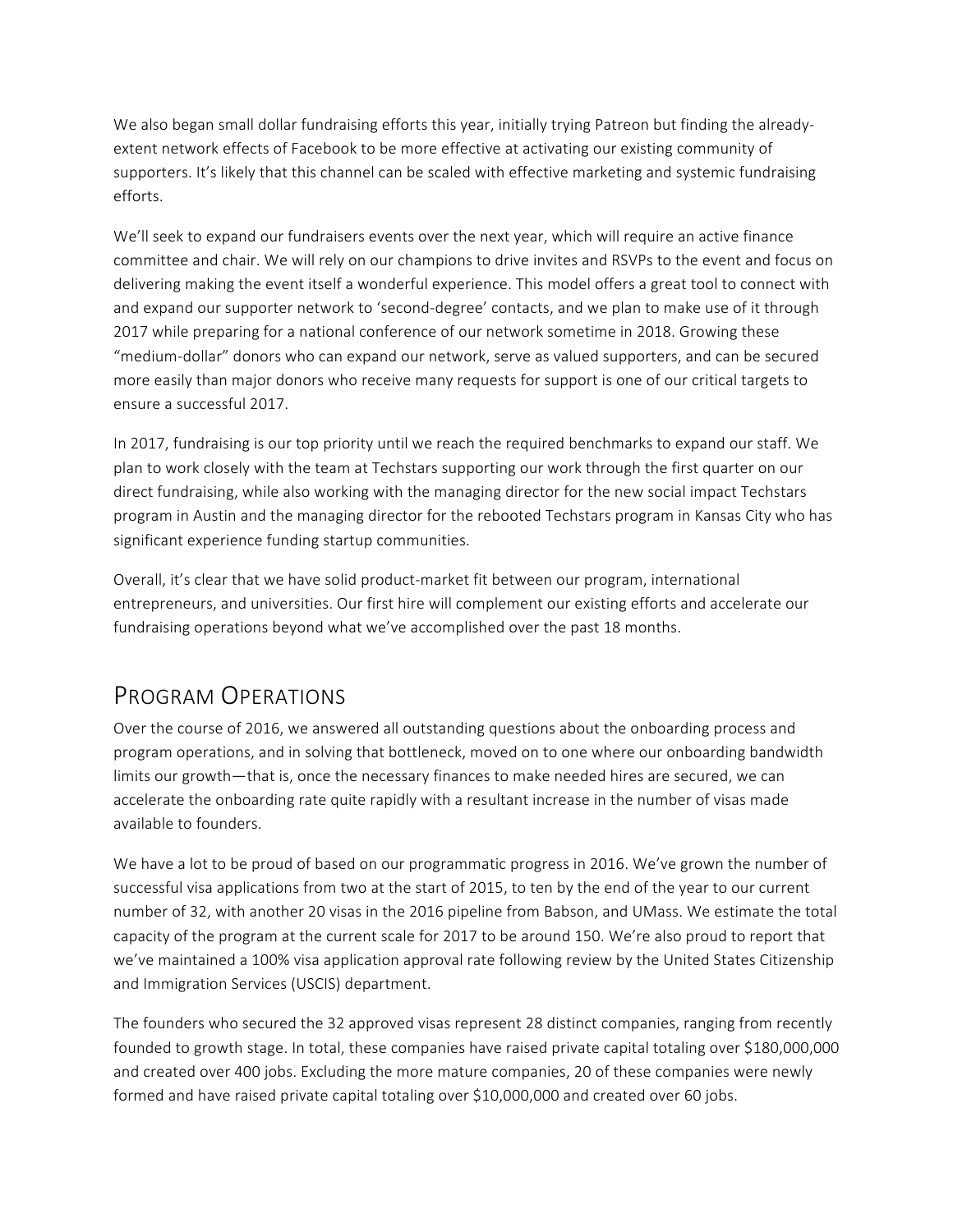Our programs have attracted 300-400 applicants for these 31 spots, averaging around a 10% acceptance rate, which makes the program highly selective, up from just over 100 applicants for 15 spots in 2015. Anecdotally, an increasing percentage of these applicants come from post-funded companies. We recognize the importance of growing a more granular tracking process in the future to measure relevant differences between those who are accepted vs. rejected into the program, their point in the startup lifecycle, demonstrated traction, funding raised and other variables. Our intent is to set up this data tracking system through foundation backing via a major grant from one of several potential sources.

We're in the middle of serving the phase one community, which is targeted at the immediate cusp around a company raising its initial funding and comes through referrals from investors and accelerators who want to save an investment from its founders' visa risk. That phase will reach 100-200 founders served per year. Initially, most of the founders we support have been supported through the direct employment model, led by UMass Boston. As our partners became more comfortable with both visa pathways, most individual programs in the pipeline are now focusing primarily on working with founders through the joint collaboration pathway. In 2017, we will closely keep watch for indications of a wave of international students interested in pursuing entrepreneurship immediately post-graduation at their alma mater through that institution's Global EIR program and using the direct employment model, which will represent the transition to our second phase of program growth. We've also begun laying the groundwork to create direct international ties between university programs and international startup communities, which will be phase three. Ultimately, we'll create a marketplace of ideas, where university programs will compete to attract international partners from a pool of interested international startup/investor communities.

We started off the year with ongoing support of NYC's economic development corporation that culminated in the February launch of the complementary IN2NYC program. The year continued with Coalition launches in June by our two Anchorage university partners—University of Alaska, Anchorage, and Alaska Pacific University—as well as our first private university partner, Babson College. St. Louis joined the network through the University of Missouri, St. Louis, in September, while San Jose is our most recent addition to the Coalition as of November, bringing our total reach to 15 university programs across six states, with about 40 more university contacts in various stages of development.

In 2017, our programmatic focus is going to be on the Midwest, starting with Detroit/Michigan. We'll also explore expansion to Great Plains and Sun Belt states, such as South Carolina. Our goal is to have programs operational in at least 15 states—ideally more—and to build a strong national network that allows for robust information exchange of best practices and program innovations. We will consider forking our national executive committee to spin off a board for state-level leaders, who we expect will lead local/state fundraising efforts to support Global EIR programs in that state, with a set of fundraising agreements in place to collect a slice of any funds raised for the national Coalition.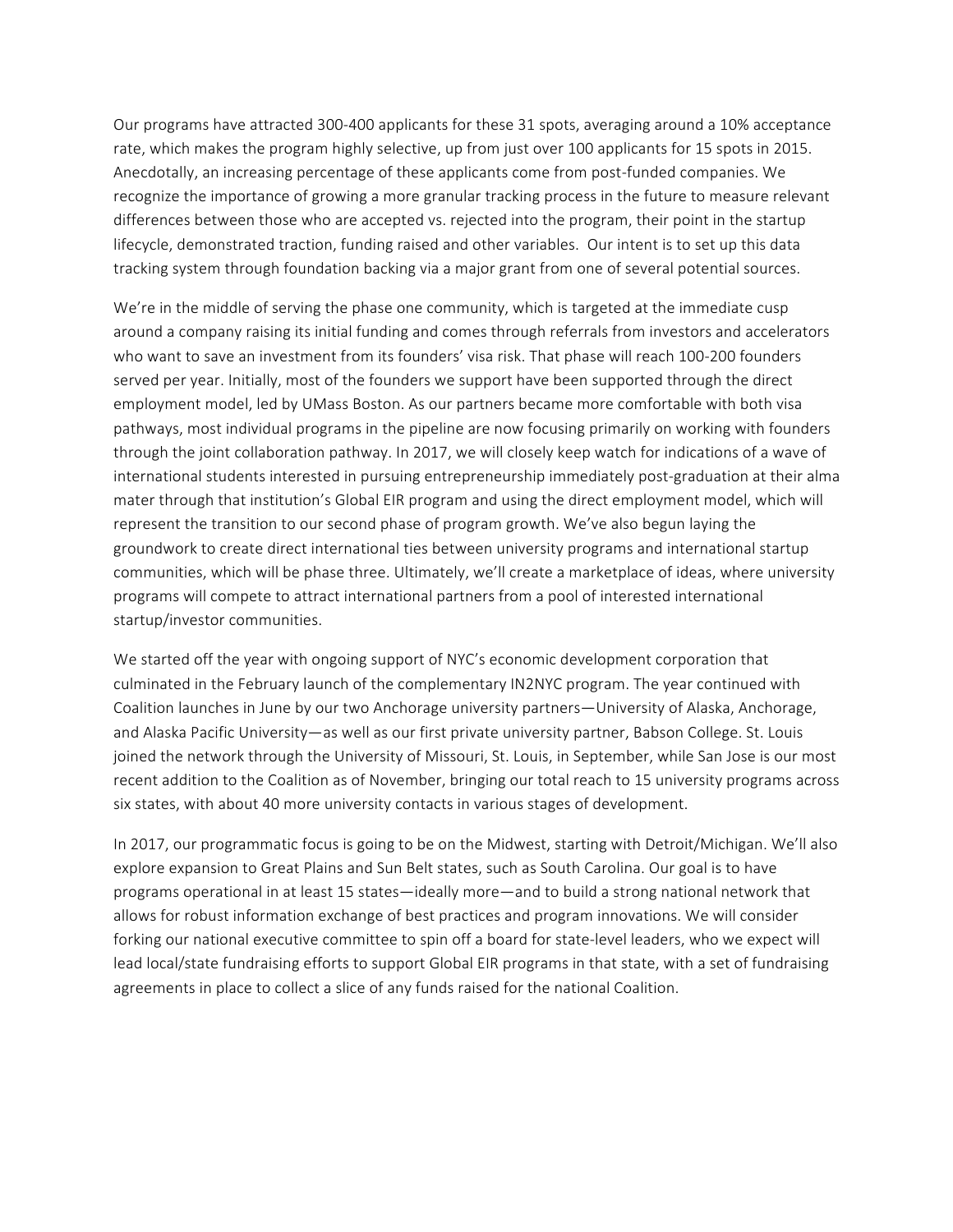### ONBOARDING PROCESS AND POST-LAUNCH SUPPORT

In last year's annual report, we had a lengthy discussion about the onboarding process and how ad hoc it was. We're proud to report that over the past 12 months, we've finalized this process to a high degree of confidence. That has allowed us to focus on other concerns to a large degree and allow us to rely on empowered champion teams to drive the process forward.

The early stage ranges from expressed interest by a single or small group of motivated supporters to a confirmed launch group of champions—these champions include an in-house university leader, usually the director of the center for entrepreneurship, a local immigration attorney, and an industry or community leader. Once the launch group is in place, we move forward with a site visit targeting midlevel university leadership and outside funding targets. Our goal at this stage is to lock down a handshake agreement or even a signed MOU for a joint fundraising agreement where both the Coalition and university will receive funds raised. The last stage is to secure final university approval and set up the marketing process and program launch microsite to collect interested potential applicants while we finalize the application process for the founders.

Our major programmatic goal for 2017 in addition to driving continued program expansion will be to build our post-launch support services, so we'll be actively engaging the Coalition network to see what their needs are, as well as the needs of the Global EIR-backed startups. To date, it's been beyond our bandwidth, but one of our key hires for the next year will be to serve this community and build up a set of volunteers—and ultimately paid staff—to more regularly engage the universities on a face-to-face basis. For now, we're limited to assisting with immediate post-launch recruiting and ad hoc applicant generation efforts, but there is a lot we can do to engage existing startup communities, e.g. connecting Matt Hunckler's Verge with the Global EIR UMSL program, as an example of a community and program with geographic overlap, or facilitating global connections, such as plugging in the Middle East Entrepreneurs of Tomorrow group or Israeli startup communities into the IN2NYC program pipeline. There are a lot of exciting possibilities for post-launch support once we have the bandwidth to pursue them, and we know that our university partners will expect much of us as we move forward.

#### **ADVISORY COMMITTEES**

We've grown the groups of advisers and supporters nicely. The general breakdown:

- 1. Executive Committee Major donors and supporters, key influencers, and our Board of Directors
- 2. Legal Advisory Committee Partnerships with attorneys who support local programs
- 3. Community Advisory Committee Identify founders in need of our services, partner with university Global EIR programs where there is geographic overlap
- 4. Rising Stars Advisory Committee Active founders or early-career investors, often immigrants themselves or passionate about the startup visa issue

As previously mentioned, we're considering a fork of the executive committee to enable donors who are most passionate about supporting their hometown to do so if they prefer to keep their attentions local. We also want to reach out to our advisors more frequently with more targeted asks to allow them to contribute their expertise towards our success.